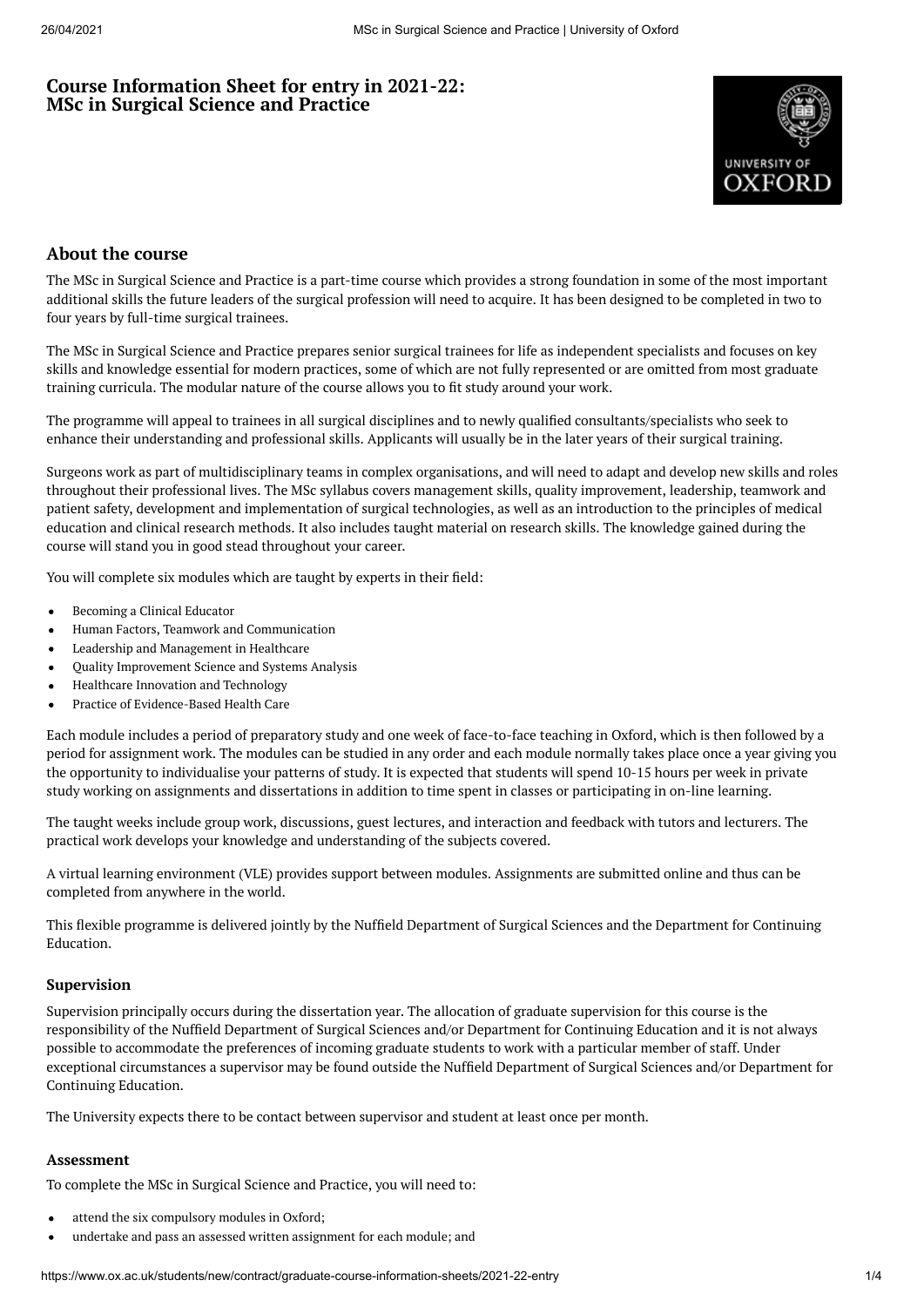complete and pass an assessed dissertation on a topic founded on a work-based research project that will build on the material studied in  $\bullet$ the taught modules.

## **Changes to courses**

The University will seek to deliver this course in accordance with the description set out above. However, there may be situations in which it is desirable or necessary for the University to make changes in course provision, either before or after registration. These may include significant changes made necessary by a pandemic (including Covid-19), epidemic or local health emergency. For further information, please see the University's Terms and Conditions (http://www.graduate.ox.ac.uk/terms) and our page on changes to courses (http://www.graduate.ox.ac.uk/coursechanges).

## **Expected length of course**

|                                             | <b>Part Time Only</b> |  |  |
|---------------------------------------------|-----------------------|--|--|
| <b>Expected length</b> $\vert$ 2 to 4 years |                       |  |  |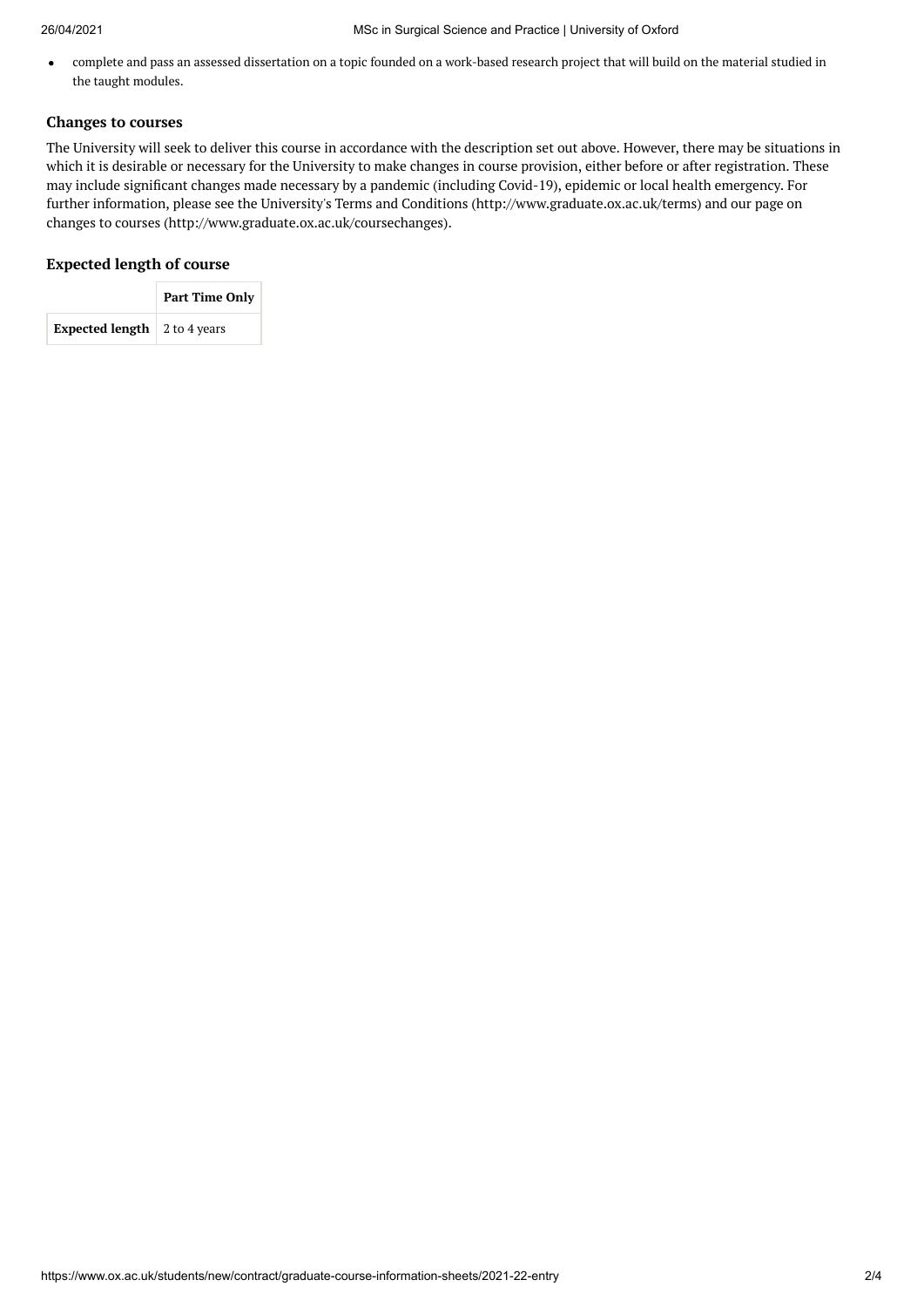## **Costs**

### **Modular course fees**

The fees for this course are charged on a modular basis. You will pay an annual course fee and an additional fee for each module studied. A minimum of two annual course fees are payable for this course. If this course includes a dissertation, three module fees will be charged for the dissertation.

#### **Fees for the 2021-22 academic year**

| <b>Fee status</b>                                                              | <b>Annual Course Fee</b> | Fee per module | <b>Total estimated fees</b>                             |  |
|--------------------------------------------------------------------------------|--------------------------|----------------|---------------------------------------------------------|--|
| Home (UK, Republic of Ireland, $\mid$ £1,665<br>Channel Islands & Isle of Man) |                          | £2,080         | Please see the department's website for further details |  |
| Overseas (including EU)                                                        | £7,850                   | £2,080         |                                                         |  |

Course fees are payable each year, for the duration of your fee liability (your fee liability is the length of time for which you are required to pay course fees). For courses lasting longer than one year, please be aware that fees will usually increase annually. Information about how much fees and other costs may increase is set out in the University's Terms and Conditions.

Course fees cover your teaching as well as other academic services and facilities provided to support your studies. Unless specified in the additional cost information (below), course fees do not cover your accommodation, residential costs or other living costs. They also don't cover any additional costs and charges that are outlined in the additional cost information.

## **Additional cost information**

This course has residential sessions in Oxford. You will need to meet your travel and accommodation costs in attending these sessions. Further, as part of your course requirements, you may need to choose a dissertation, a project or a thesis topic. Depending on your choice of topic and the research required to complete it, you may incur additional expenses, such as travel expenses, research expenses, and eld trips. You will need to meet these additional costs, although you may be able to apply for small grants from your department and/or college to help you cover some of these expenses.